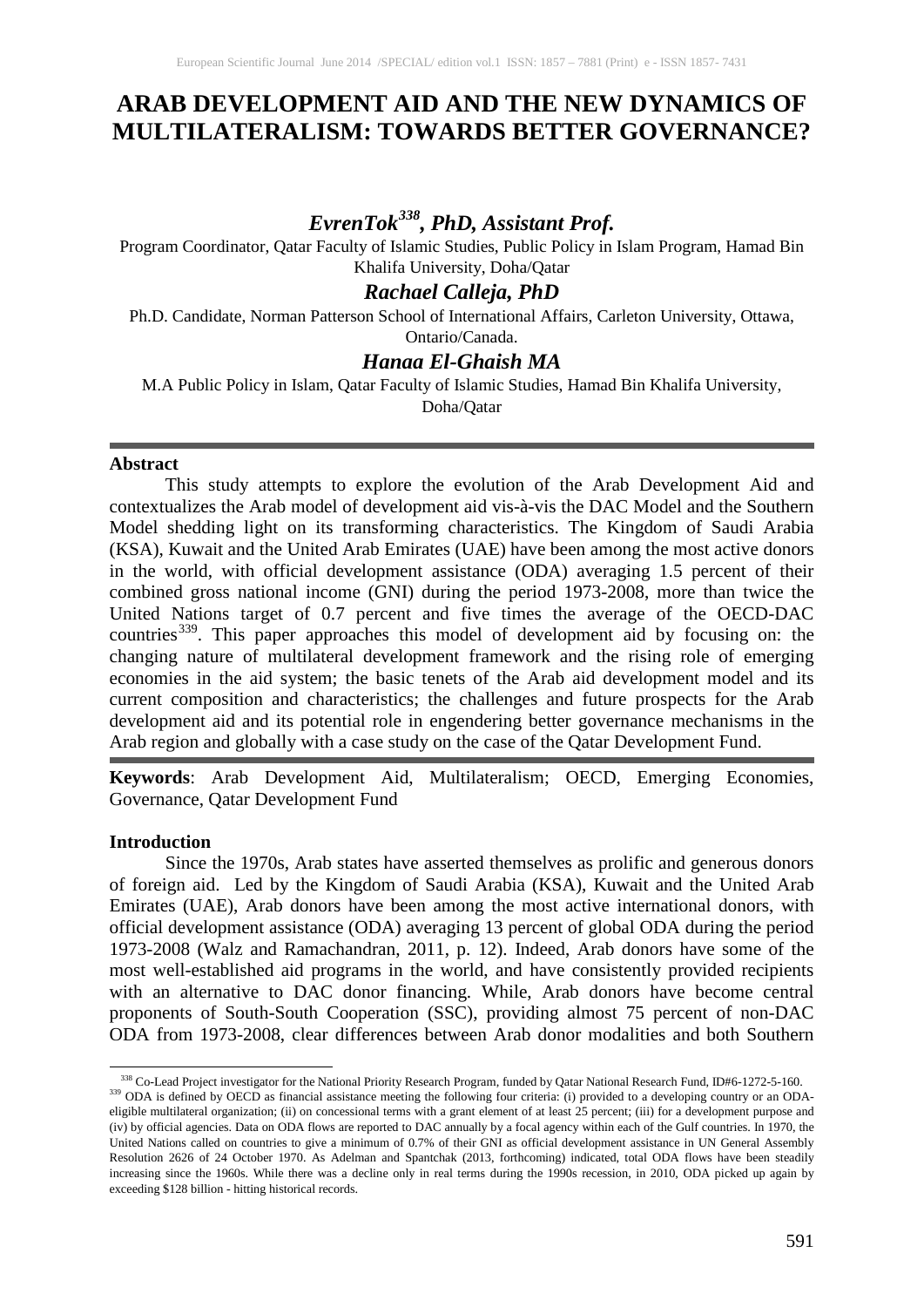and DAC models has characterized Arab aid as a unique branch of the international ODA flora and has raised questions surrounding the location of Arab aid in relation to alternate modalities (Waltz and Ramachandran, 2011, p. 12).

Prefaced against the background of a rapidly changing international system, this study attempts to explore the effectiveness of Arab development aid and contextualizes the Arab model of development aid vis-à-vis the DAC Model and the Southern Model. A critical task we aim to undertake in this study is to position the Arab development aid in relation to other existing models of aid and shed light on its changing and transforming peculiarities, and characteristics. .

We approach the Arab model of development aid by taking into account the changing and transforming character of the global multilateral development framework. This study will focus exclusively on ODA flows and evaluate the Arab development aid by taking into consideration the changing patterns and dynamics in ODA globally. While we recognize that ODA is no longer the primary form of development financing, as private flows and investment have increasingly outweighed global volumes of ODA, (Adelman and Spantchak, 2013 [forthcoming]), the strategic and political considerations that accompany ODA and the centrality of ODA within the Arab model of development assistance, justifies the use of ODA as the central feature through which to discuss Arab aid. The use of ODA, however, should not be seen as the ultimate aim, as we argue that historicity of ODA is comprised of inefficiencies and ineffectiveness. This study attempts to link ODA and implementation of better governance mechanisms in national contexts. The discussion on the Paris Declaration and Accra Agenda will clearly indicate the possible avenues of articulation between ODA and governance, which is often seen as a missing link in the literature. As UNCTAD's latest meeting in Doha (May 2012) presented the motto "more inclusive development", we argue that ODA has more potential and capability to foster better governance mechanisms. In addition, we focus on the case of the Qatar Development Fund, as Qatar had allocated \$10,862,361,353 in Governmental aid, and \$4,278,126,789 in Non-Governmental aid during the period 2006-2012 (Qatar Foreign Aid Report 2012).

### **Section One - Changing Nature of Multilateral Development Framework and the Rise of Emerging Economies**

The World Bank reports show that aid has been essential to helping low-income countries accelerate economic growth and lift people out of extreme poverty over the last few decades. For many developing countries, ODA—and the reforms it supports—needs to continue to be a stable source of development financing; especially for the poorest economies and fragile states with limited or no access to capital markets. It represents the biggest financial inflow to fragile states, after remittances and foreign direct investment (FDI). ODA is expected to remain a critical input to achieve the new development goals (World Bank Group Report, 2013).

Similar to the case of DAC donors, non-DAC states drivers of aid-giving, and humanitarian assistance in particular, have reflected wider political and ideological interests or concerns. These political origins can be traced back a long way; in particular, the formation of the Non-Aligned Movement (NAM) in the 1950s played a catalytic role in the formulation of a rationale for assistance between developing countries. The principles of the NAM – especially respect for sovereignty and territorial integrity and non-interference in other countries' domestic affairs – have shaped the way for many non-DAC donors to conceive of their support. These principles remain important today – for instance, they inform the G-77's criticism of Western governments' adoption of 'humanitarian intervention' as a way of furthering broader political ambitions (Adele Harmer and Lin Cotterrell, 2005).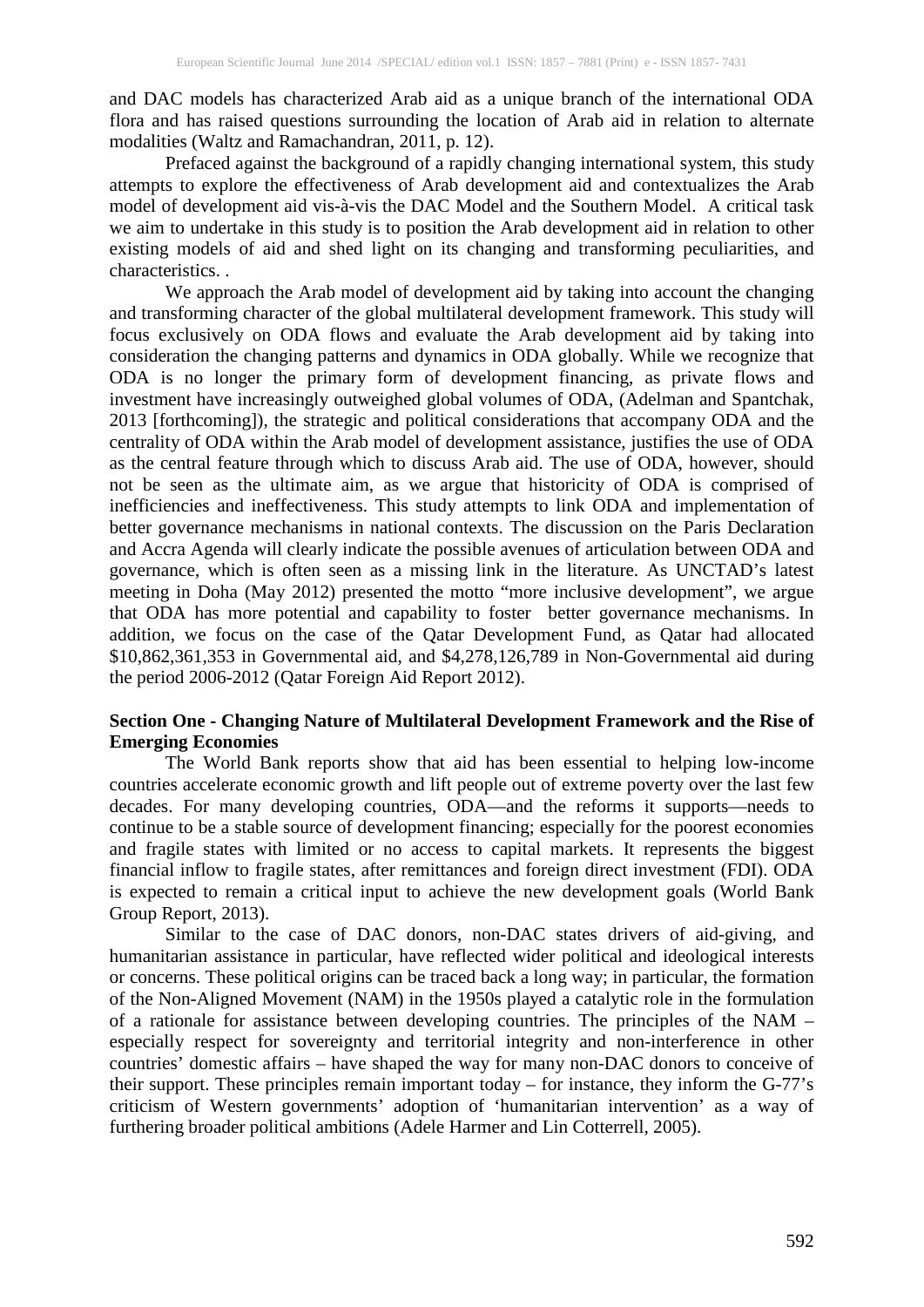The multilateral space that provides the backdrop for donors to function has recently begun to change as the (re)emergence<sup>[340](#page-2-0)</sup> of new donors and the recent surge in South-South Cooperation has challenged the traditional norms that previously defined the multilateral development framework. Throughout the last decade, non-DAC donors have significantly increased aid spending. Major DAC donors are widely criticized for weak targeting of aid, selfish aid motives and insufficient coordination. The emergence of an increasing number of new donors may further complicate the coordination of international aid efforts. On the other hand, new donors (many of which were aid recipients until recently)<sup>[341](#page-2-1)</sup> may have competitive advantages in allocating aid according to need and merit (Dreher Axel; Nunnenkamp, Peter; Thiele, Rainer, 2010).

In 2008, South-South aid flows were valued at \$15.3 billion, an amount composing approximately 9.5 percent of total global development cooperation (UNDP, 2011 p. 147). Other estimates place aid levels from non-DAC donors between 8 and 31 percent of global ODA, with four non-DAC donors (Saudi Arabia, United Arab Emirates, China and Venezuela) reaching the official UN aid target of 0.7 percent of GNI – a benchmark that 18 of 23 DAC donors consistently fail to reach (Walzand Ramachandran, 2011, p. 1). As aid from traditional donors begins to decline in the aftermath of the financial crisis, emerging donors are asserting themselves as alternate providers of development financing, widening their stake in development efforts while presenting an approach to development that clearly breaks from previous global norms (World Bank Group Report, 2013).

Ideologically, the multilateral development space is governed by the five principles that compose the current international agenda for aid effectiveness. Formalized in 2005 via the Paris Declaration for Aid Effectiveness, global efforts towards improving the efficiency of foreign aid have become associated with the adoption and inclusion of ownership, alignment, harmonization, managing for results, and mutual accountability within global aid practices (OECD, 2005). As a follow up to earlier High-Level Forums on Harmonization in Rome (2003) and on Development Results in Marrakech (2004), the Paris meeting on aid effectiveness became the sight of the development of the first practical and action-oriented roadmap to improve the quality of foreign aid (OECD, 2005).

In 2008, the international community reaffirmed its commitment to the Paris Declaration in the Accra Agenda for Action (AAA), a new aid effectiveness agreement that aimed to strengthen and deepen the implementation of the Paris targets (OECD, 2012). The AAA suggested that advancement towards the Paris targets could be improved through increasing recipient ownership over coordination and formation of aid policies, fostering partnerships that offer greater participation to all development actors including civil society as well as official development partners, and by ensuring that aid is clearly focused towards the achievement of real and measureable results. In addition, the AAA also emphasized the importance of 'capacity development' as a key feature of efforts towards aid effectiveness, advocating that donors and recipients should work together to improve the ability for recipients to manage their own futures.

Using the foundation established in past aid effectiveness forums, the 2011 High Level Forum on Aid Effectiveness held in Busan, broadened the previous effectiveness agenda by shifting the international focus away from 'aid' and towards 'development cooperation'. In essence, the forum in Busan helped to realign the international development sphere to one that acknowledged the changing development landscape and that sought to become more widely applicable to development efforts pursued by non-state development partners, and through

 $\overline{\phantom{a}}$ 

<span id="page-2-0"></span><sup>&</sup>lt;sup>340</sup> According to Kragelund (2008), the so-called 'emerging' donor countries are not necessarily new to the aid environment, with aid programs from several 'emerging' donors dating back to the 1960s. However, a recent surge in aid activity from strengthening Southern economic powers has increased the international presence of Southern aid spending and contributed to the so-called 'rise' of 'emerging' powers.

<span id="page-2-1"></span><sup>&</sup>lt;sup>341</sup> There are some countries who were recipients and they become recipient and donors, such as Brazil, India, Turkey, China and South Africa. There some other countries who were recipients and become donors, such as South Korea ( see more in: http://www.globalhumanitarianassistance.org/country-profiles)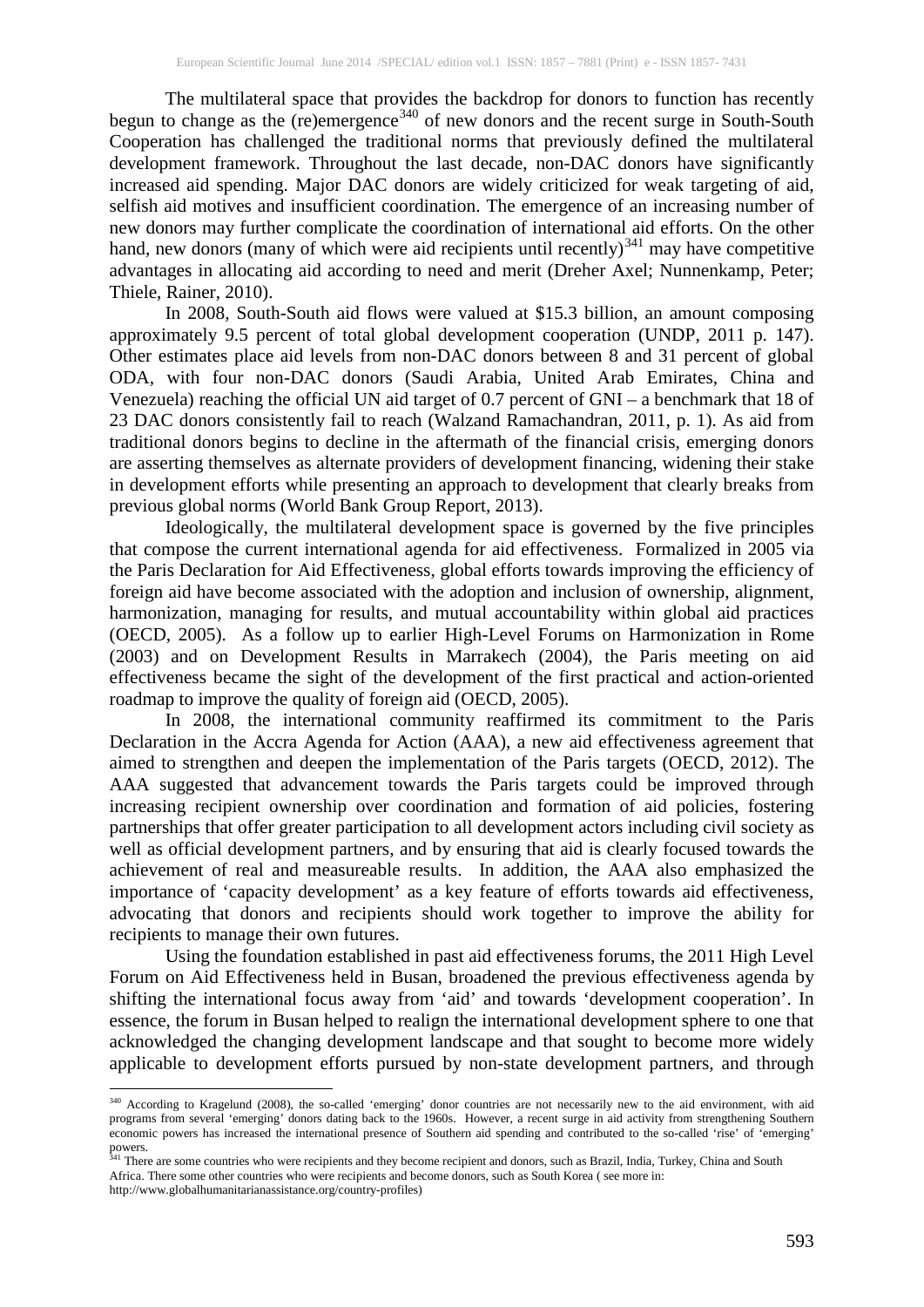South-South and triangular forms of cooperation. In acknowledging that different modalities of development creates different responsibilities from those that govern traditional North-South efforts, the conference in Busan forged a new global development partnership that sought to embrace the new diversity of the developmental space through recognizing and fostering the unique roles that different stakeholders can play to support global development (OECD, 2011). While the meeting in Busan marked a clear shift in the international development architecture, emphasizing broader calls for cooperation towards sustainable development and facilitating the inclusion of non-state development actors within the development paradigm, the foundational principles underlying the new development framework remain rooted in the principles that defined the aid effectiveness agenda according to the Paris Declaration.

The shift towards 'development cooperation' in Busan was partly driven by recent changes to the international development space. In conjunction with the 'reemergence' of non-DAC donors, the proliferation of new development actors – NGOs, private philanthropists, and multilateral agencies – has raised fears of that the multilateral system is suffering from increasing fragmentation (Reisen, 2010). Given that many new development actors do not directly engage with the multilateral system, the rising number of agencies promises to increase the challenges associated with overlapping mandates, complex funding arrangements, and conflicting monitoring programs, creating a multilateral development space that is confused, incoherent, and directly at odds with efforts towards aid effectiveness.

While the number of actors within the multilateral sphere is on the rise, the amount of aid allocated to multilateral institutions appears to be stagnating. Indeed, from 2001 to 2009, core contributions to multilateral institutions declined from 33 percent to 28 percent (OECD-DAC, 2011, p. 5). At the same time, donors have increasingly substituted core contributions to multilateral agencies for earmarked spending allocated through multilateral institutions in a process termed the 'bi-lateralization' of multilateral aid (Sagasti, 2005). This trend towards earmarking, where donors channel funds through multilateral institutions for specific regional or sector programs, appears to have quickened with the international emphasis on result-based programming, as the need for bilateral donors to justify aid spending through claiming results has perpetuated a system of flag-planting within the multilateral sphere. While the ability for the multilateral system to channel bi-lateralized aid flows into a coherent and harmonized development agenda remains unclear, the rising amount of earmarked spending, which grew to 12 percent of total ODA in 2009, threatens to deepen fragmentation within the multilateral system by further entrenching bilateral priorities into multilateral development actions (OECD-DAC, 2011, p. 28).

In addition to the proliferation of new development actors, the number of multilateral agencies that define the international development space has also grown. Rising from 15 key multilateral agencies in 1940 to over 260 by 2008, the creation of new multilateral players has partly been aligned with the rise of emerging powers (Reisen, 2010). Indeed, recent debates suggests that the un-representativeness of the current multilateral system, which remains dominated by Bretton Woods institutions that afford little decision-making authority to emerging political and economic power, has led such powers to actively avoid the traditional multilateral sphere in search of new multilateral spaces that are free of Western influence and provide a space for South-South development cooperation.

In the absence of meaningful reform within the traditional multilateral system, emerging donors have pursued spaces free of western influence or avoided the multilateral system all together. While China and India have tended to limit multilateral interactions, opting to provide aid bilaterally in efforts to maintain greater policy independence, South Africa and Brazil have been more open to collaboration with multilateral organizations and each other (Walz and Ramachandran, 2011). Indeed, recent estimates suggest that both Brazil and South Africa have allocated almost 75 percent of their aid spending through multilateral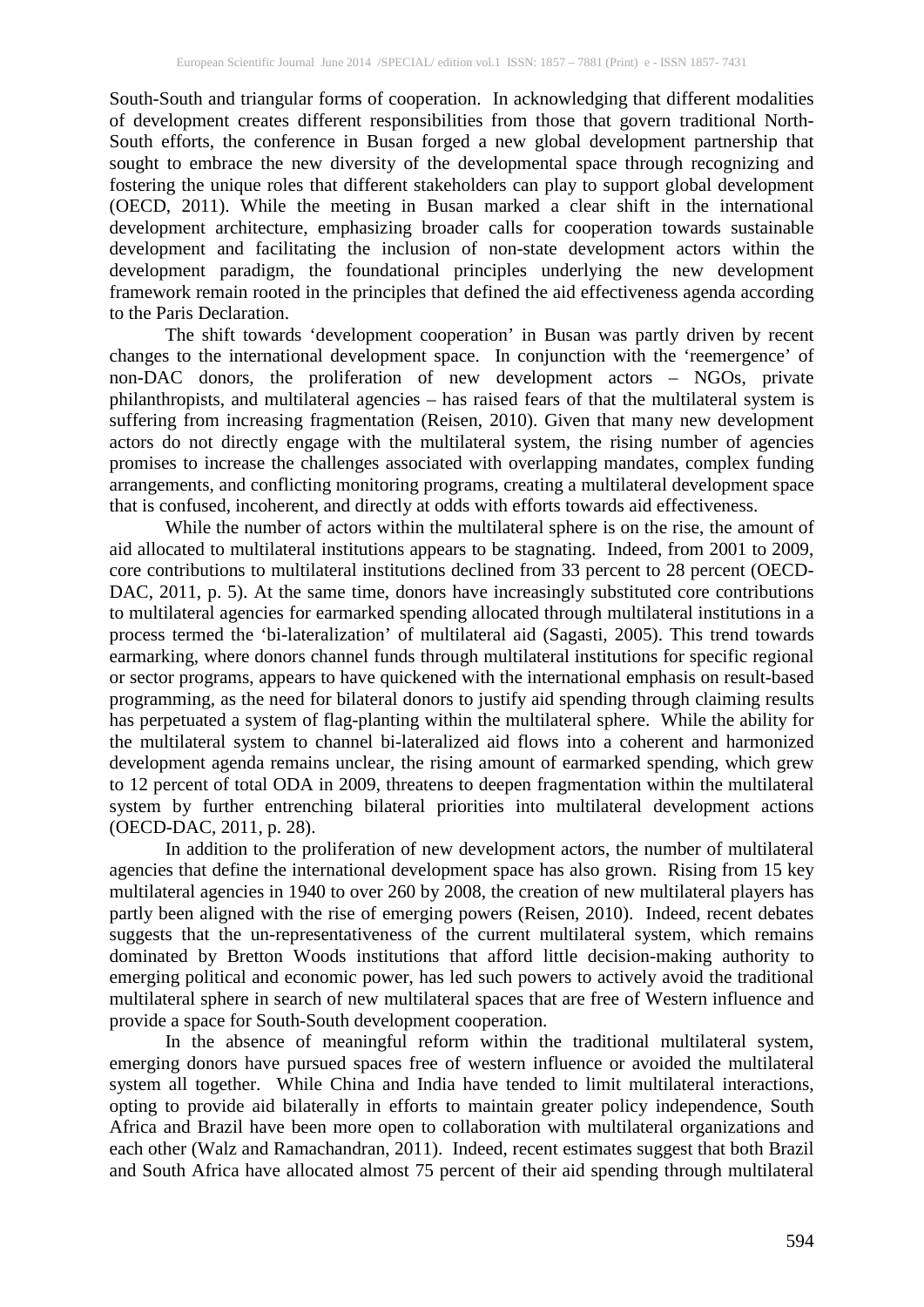agencies (Walz and Ramachandran, 2011, p. 19; Zimmerman and Smith, 2011, p. 727). However, such aid tends to be channeled towards Southern-led regional financial and developmental institutions over traditional western multilaterals, in efforts to enhance Southern ownership over regional development processes and to maintain relative control and decision-making process over multilaterally distributed funds (see Burrall, 2007; Griffith Jones et al. 2008; Corrasco et al. 2007). The establishment of Southern-based multilateral arrangements, such as the G77 plus China, the African Economic Community, and IBSA (India-Brazil-South Africa), has not only created a space for developing countries and emerging donors to assert control over development decision-making, but has also provided an outlet for developing countries to pursue development that is more transparent, participatory, accountable, and targeted towards the specific needs of developing countries (African Regional Meeting 2010).

Indeed, the rise of emerging donors as providers of development finance has begun to change the rules of the traditional aid game. Guided by the principles of mutual benefit and solidarity between developing countries, emerging donors aid practices tend to reject the use of political and economic conditionalities in favor of a non-interventionist approach to aid programming (Woods, 2008). While some contend that this 'hands-off' approach to aid financing may hinder prior efforts to increase international standards, particularly towards governance and environmental protections, and may encourage poor policies, unsustainable borrowing, and support for 'rouge states' (see Naim, 2007), others have suggested that the alternative approach provided by emerging donors has increased competitive pressure within the aid system and has served to weaken the bargaining power of traditional donors (Woods, 2008). Although the alternatives to traditional aid provided through the rise of new donors and South-South aid flows present challenges to the prevailing and outdated logic that tends to govern traditional aid practices in both the bilateral and multilateral spheres, there is little evidence to suggest that emerging donors are overtly trying to overturn the present multilateral system.

#### **Section Two: Basic Tenets and Characteristics of Arab Development Aid**

Amidst the changing multilateral system, where new development actors are playing an increasing role in the provision of development assistance, clear trends have formed around the aid modality preferences adopted by non-DAC bilateral donors. According to Zimmermann and Smith (2011), apart from the OECD DAC, these donors can be categorized into three different strands of development cooperation providers. Zimmerman and Smith's first model of aid is provided by 'emerging donors.' This category tends to be composed of new member states of the European Union, Turkey, Israel and Russia, which adopt the institutional, regulatory and legal structures of these countries that resemble those of DAC donors.<sup>[342](#page-4-0)</sup> The second mode of aid giving is the 'southern' model, which primarily encompasses the developing countries which provide aid, both in the form of financial aid and expertise to the other developing countries, and are the country's most commonly associated with SSC, notably Brazil, China, India and South Africa.<sup>[343](#page-4-1)</sup> These countries are generally both donors and recipients of ODA and participate in SSC through Southern dominated multilateral organizations such as IBSA, etc. According to Zimmermann and Smith, Arab donors constitute the third model. Countries such as Kuwait<sup>344</sup>, Saudi Arabia<sup>[345](#page-4-3)</sup> and United Arab

<span id="page-4-3"></span><span id="page-4-0"></span>l <sup>342</sup> Those that are EU members are in tandem with EU principles and commitments. They have committed to increase their net ODA volumes to 0.17% of gross national income (GNI) by 2010 and 0.33% by 2015.

<span id="page-4-1"></span><sup>&</sup>lt;sup>343</sup> SSC providers cannot be categorized as "donors" and others "recipients" as they label themselves as peers in mutually-beneficial relationships with their partner countries. Exchange of technical skills *(e.g.* through technical assistance, training or scholarships) constitutes an integral element of SSC and also providers generally do not attach policy conditions to co-operation. It is often argued that technical cooperation from SSC providers respects the priorities of partner countries (OECD, 2010).

<span id="page-4-2"></span><sup>344</sup> In 2009, Kuwait's official development assistance (ODA) was equal to 0.2% of Kuwait's gross national income (GNI). In 2011, Kuwait was the 38th largest donor of official humanitarian aid. 86.4% of Kuwait's official humanitarian aid was spent in fragile states in 2011..87.1% of Kuwait's official humanitarian aid was spent on long term humanitarian recipients.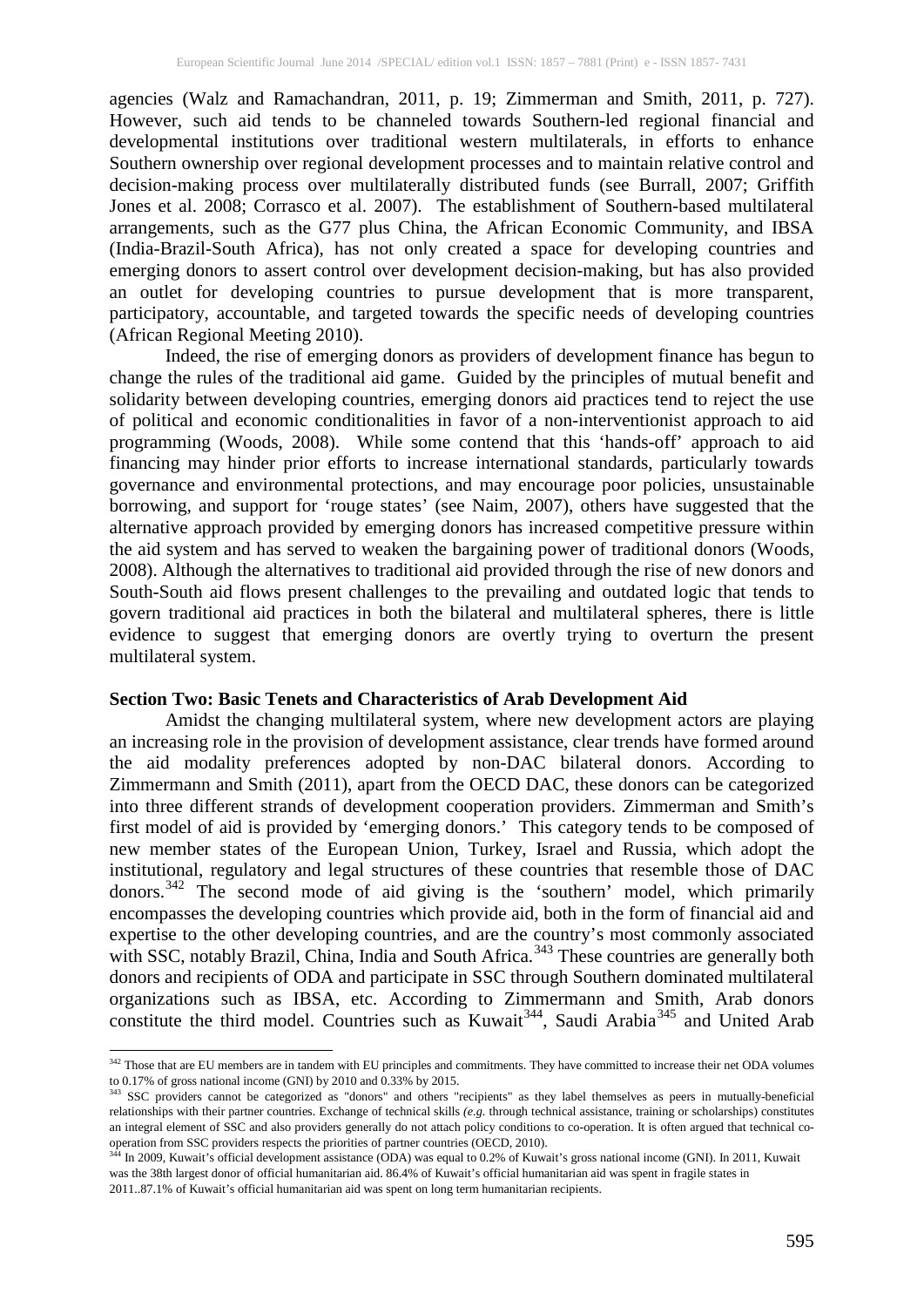Emirates<sup>[346](#page-5-0)</sup> have been visible actors in development aid with donor status. Furthermore, Qatar<sup>347</sup>, as an emerging donor is becoming more and more visible in the international aid architecture (Qatar Foreign Aid Report, 2012).

Perhaps, the most obvious characteristic of Arab development aid has been its generosity when compared to other mechanisms of international aid. A World Bank study entitled "Arab Development Assistance: Four Decades of Cooperation" clearly illustrated the generousity of Arab donors. Arab donors— most importantly the Kingdom of Saudi Arabia (KSA), Kuwait and the United Arab Emirates (UAE)—have been among the most generous even in the global standards, with official development assistance (ODA) reaching about 1.5 percent of the combined gross national income (GNI). During the period 1973-1990, Arab aid as a share of GDP was more than twice the United Nations target of 0.7 percent and five times the average of the OECD-DAC countries. (Rouis, 2010; Rouis, 2011; Shushan and Marcoux, 2011; AFESD, 2011). While flows of Arab aid as a share of GDP decreased from 1990-2008, Arab donors continued to meet the UN target of 0.7% throughout the 1990s, and were almost twice as generous as OECD-DAC donors from 2000-2008. According to Neumayer, Arab donors have never been proactive in advancing the debate on the proper objectives and design of development aid. Whereas the OECD-DAC has produced one document after the other on how aid should be designed in order to promote poverty alleviation, sustainable development, environmental protection, gender equality, violent conflict prevention, local ownership, effective partnership with recipient countries, good governance, etc., no similar engagement with such topics can be discerned from Arab donors. (Neumayer, Eric , 2002). However, according to McKinnon, the one, but rather limited exception is the Kuwait Fund, which has always assumed the role of a pioneer amongst Arab donors. It stresses that the promotion of sustainable development is one of its key aims and that it has insisted on the inclusion of an environmental study in each project report from as early as the mid-1980s onwards (McKinnon 1997).

While ODA from OECD-DAC donors has begun to stagnate in the aftermath of the 2008 financial crisis, Arab aid was not as harshly affected as initially expected (Rouis, 2011). In relation to the global financial crisis (2008–2009), official development assistance (ODA) from Kuwait, Saudi Arabia, and the UAE significantly increased in both relative and absolute terms (Rouis, 2011). The relative share of KSA, UAE and Kuwait almost doubled during the two-year crisis period, as opposed to the two years preceding the crisis, rising to 3.9 percent from 2.1 percent (Rouis, 2011). Furthermore, as the financial and economic crisis unfolded during the course of 2008-2010, Arab financial institutions increased their attention and activities especially to infrastructure sectors such as transportation, energy, and water (AFESD, 2011). As Rouis (2011) indicates, financial assistance dedicated to supporting infrastructure-related projects grew during 2008–2010. Lately, there have been efforts to devote more resources to agriculture and social sectors.<sup>348</sup>The UAE's Ministry of International Cooperation and Development (MICAD) Foreign Aid Report for 2012' shows that the UAE disbursed AED 5.83 bn (USD 1.43 bn) through 43 donor entities, the private

l

<sup>&</sup>lt;sup>345</sup>In 2011, Saudi Arabia was the 22<sup>nd</sup> largest donor of official humanitarian aid. Saudi Arabia's official development assistance (ODA) was equal to 0.9% of Saudi Arabia's gross national income (GNI).Its GNI rank in 2011 was 19 of 214. 86.1% of Saudi Arabia's official humanitarian aid was spent in fragile states. 78.4% of Saudi Arabia's official humanitarian aid was spent in countries classified as long term recipients of humanitarian aid.

<span id="page-5-0"></span><sup>&</sup>lt;sup>346</sup> In 2011, The UAE was the 17<sup>the</sup> largest donor of official humanitarian aid. UAE's official development assistance (ODA) was equal to 0.2% of UAE's gross national income (GNI). 51.5% of UAE's official humanitarian aid was spent on fragile states. 17.2% of UAE's official humanitarian aid was spent in countries classified as long term recipients of humanitarian aid.

<span id="page-5-1"></span> $347$  In 2011, Qatar was the 37<sup>th</sup> largest donor of official humanitarian aid 2.Its GNI rank in 2011 was 47 of 214, 3.46.4% of Qatar's official humanitarian aid was spent on fragile states.

<sup>4.48%</sup> of Qatar's official humanitarian aid was spent in countries classified as long term recipients of humanitarian aid in 2011

<span id="page-5-2"></span><sup>&</sup>lt;sup>348</sup> Coordination Secretariat of the Arab National and Regional Developmental Institutions informs that, total commitments of the eight Arab financial institutions raised significantly between the 2008–2010 period when compared to the pre-crisis period (2005–2007). Total commitments became approximately US\$ 7 billion in 2010, as opposed to US\$ 4.7 billion in 2007. The majority of the assistance made possible in the period of 2008–2010 came from three institutions: the Islamic Development Bank (36 percent), Arab Fund for Economic and Social Development (21 percent), and Kuwait Fund for Arab Economic Development (13 percent).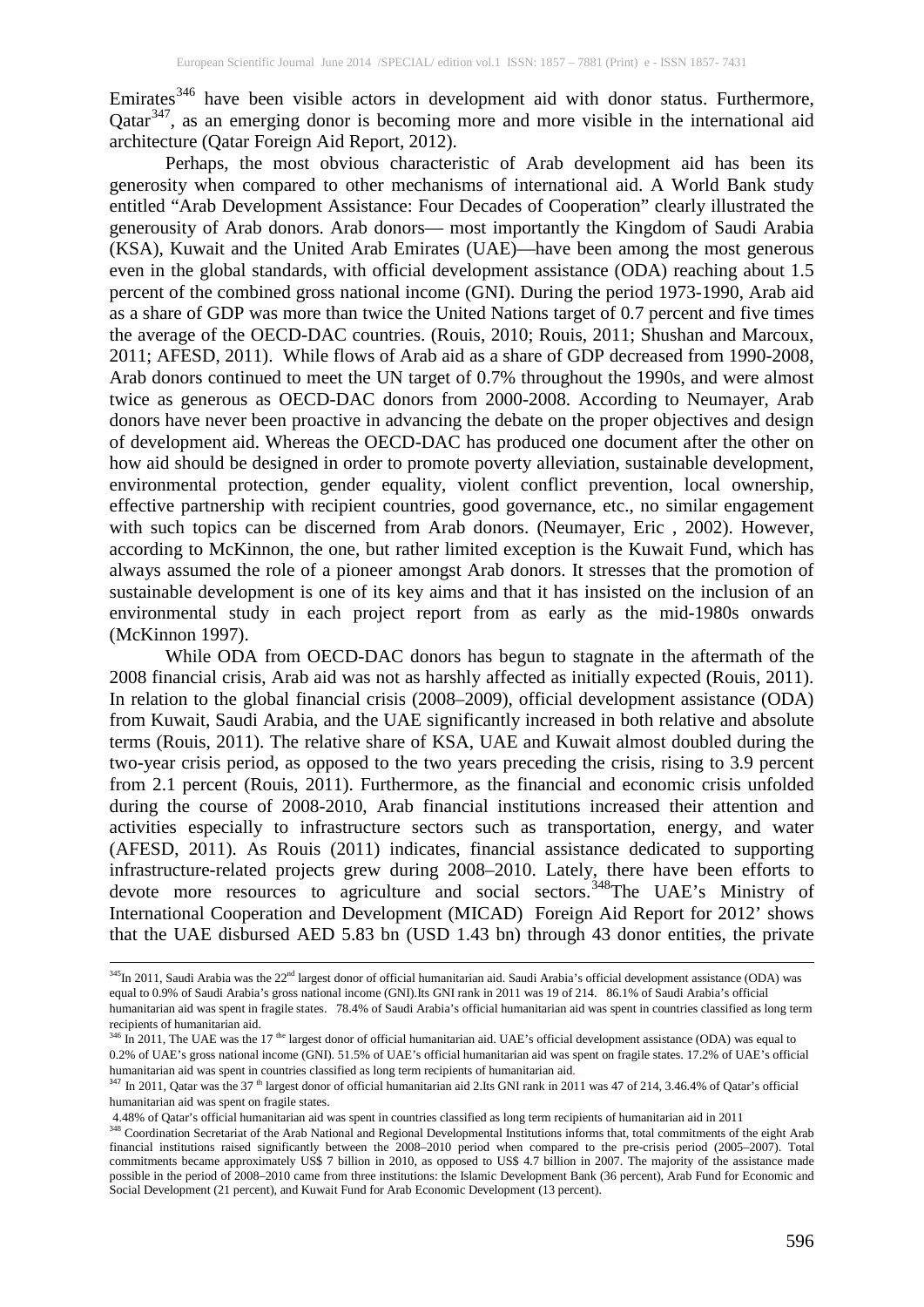sector and individuals in support of development, and humanitarian and charitable projects in 137 countries and territories. I 87 percent of these funds were used for development projects overseas with the remaining 6.9 percent and 6.1 percent going towards humanitarian and charitable activities respectively. In 2012, the country's official development assistance (ODA) reached AED 4.56 bn (USD 1.24 bn) or 78.2 percent of UAE's foreign aid. This figure is a 118.2 percent increase over 2010 and 52.2 percent over 2011 (UAE Foreign Aid Report 2012).

## *Institutions of Arab Aid*

 $\overline{\phantom{a}}$ 

The Arab Fund for Economic and Social Development (AFESD) was established in 1974 and is situated in Kuwait City (World Bank, 2010; AFESD, 2011). AFESD is the major multilateral Arab aid organization, and undertakes the mobilization of the Coordination Group, which acts as an umbrella organization for coordinating Gulf aid to the key multilateral and bilateral aid institutions (Momani and Ennis, 2012). The AFESD solely gives aid to Arab countries with the stated purpose of facilitating economic and social development, as well as advancing regional integration among Arab states (AFESD, 2011; World Bank, 2010). As indicated in Figure 2, Kuwait and Saudi Arabia are the two major countries providing financial and technical resources. It has to be noted that aid provided by the AFESD often takes the form of concessional loans and small technical assistance grants (Shushan and Marcoux, 2011). A second major organization is the Islamic Development Bank (IDB). The IDB was established in 1975 and is located in Jeddah, Saudi Arabia. It has 56 member states. The IDB was established primarily to finance "economic development and social progress" among member countries, as well as to aid Muslim communities. The IDB emphasizes that all of its activities must be conducted in accord with the jurisdiction of the Shari'ah (Islamic law), which strictly bans the practice of interest on financial transactions.<sup>[349](#page-6-0)</sup>

The OPEC Fund for International Development (OFID), based in Vienna, has been to pursuing developmental aid especially in the South–South solidarity (Shushan and Marcoux, 2011; Zimmermann and Smith, 2011). Most of OFID's assistance mostly takes the form of concessional loans for development projects, balance of payment support, and trade financing. It also provides modest grants for technical assistance, food aid, research, and emergency humanitarian relief (World Bank, 2010; AFESD, 2011). While OFID is not an Arab-only organization (6 of its 12 current members are Arab states). Contributions from Arab countries account for approximately 65% of OFID's direct operations account. Saudi Arabia is the largest donor (34.7%), and other Arab contributors include Kuwait (12.5%), Libya (6.9%), UAE (5.7%), Qatar (3.1%), and Iraq (1.7%) (Zimmermann and Smith, 2011). Similar to OFID, the Arab Bank for Economic Development in Africa (BADEA) has special focus on channeling aid to non-Arab African states.<sup>[350](#page-6-1)</sup>

Apart from multilateral agencies, bilateral forms of aid have been established especially via sovereign funds for KSA, Kuwait and UAE. These countries established their own national agencies in order to channel bilateral aid. For instance, the Kuwait Fund for Arab Economic Development (KFAED) offers aid to recipients in the form of loans at concessional terms (World Bank, 2010; Zimmermann and Smith, 2011). Similarly, the Abu Dhabi Fund for Development (ADFD) promotes sustainable economic development, alleviation of poverty, and provision of support for regional and international development initiatives (World Bank, 2010). The Saudi Fund for Development (SFD) provides loans to governments of developing countries to finance projects. When more systematically analyzed,

<span id="page-6-0"></span><sup>&</sup>lt;sup>349</sup> In 2008, the top 8 shareholders in the IDB funded 81% of the organization's total shares; of these 6 were Arab countries which provided 64.7% of the total. The single largest shareholder in the IDB, by far, was Saudi Arabia (24.4%), followed by these other Arab states: Libya (9.8%), Qatar (8.6%), Egypt (8.5%), UAE (6.9%), and Kuwait (6.5%) (AFESD, 2011; Shushan and Marcoux, 2011).

<span id="page-6-1"></span> $\frac{350}{100}$  In the most recent period (2005–09), BADEA has offered concessional loans for periods of 18–30 years, at interest rates ranging from 1% to 4% per year (Arab Bank for Economic Development in Africa, 2010). The organization has 18 Arab members, and the six highest subscribers control over 90% of the shares. They are: Saudi Arabia (24.5%), Libya (16.3%), Kuwait (15%), Iraq (14.3%), UAE (12.2%), and Qatar (8.2%).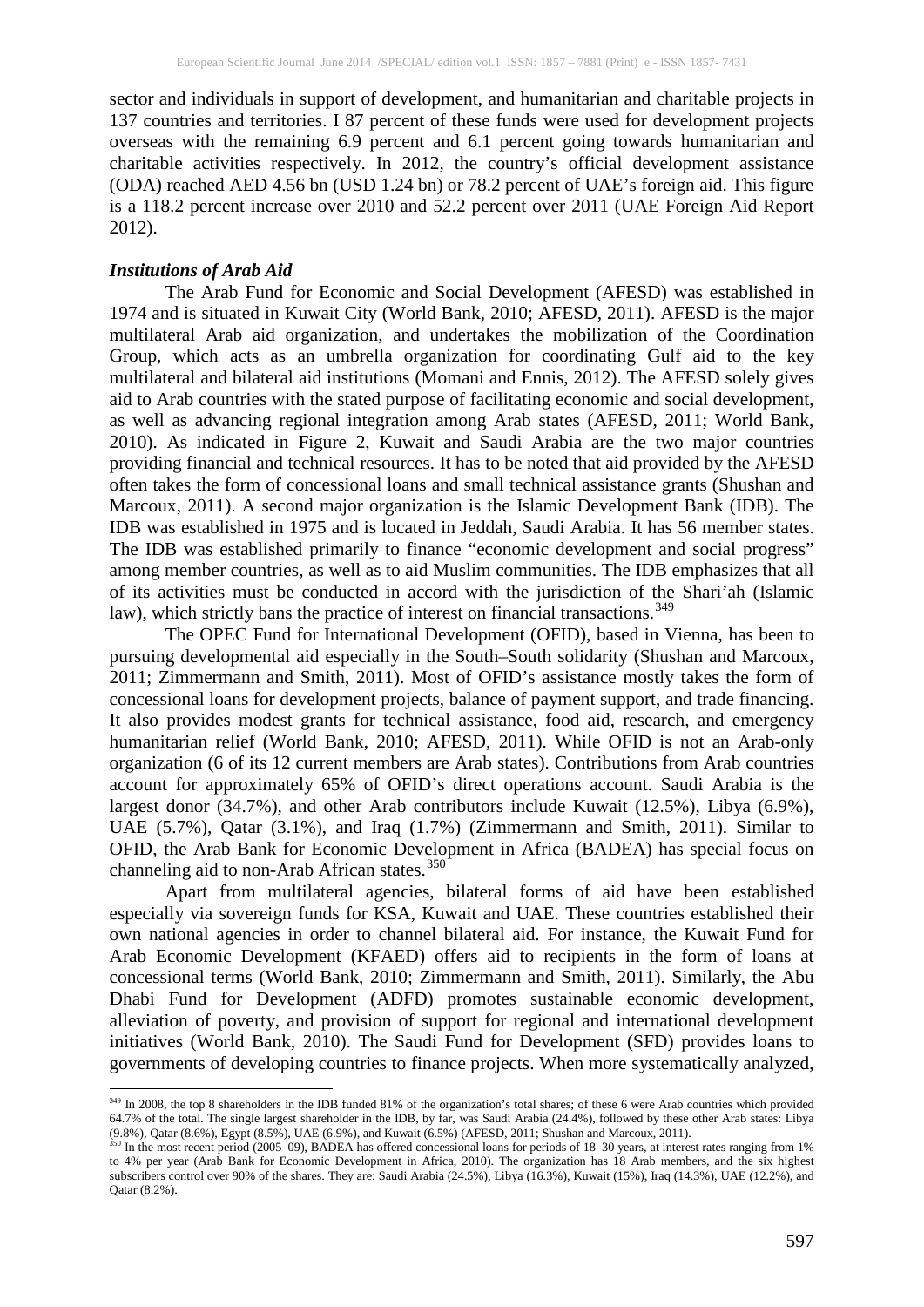most ODA from KSA, Kuwait, and UAE over the period 1995–2007 has been channeled through bilateral basis. While bilateral aid accounts for 89 percent of total ODA offered by these donors, for the same time period, multilateral sources constituted approximately four percent through Arab financial institutions, four percent through the World Bank, two percent through UN agencies, and just under one percent through the African Development Bank (AfDB) (World Bank, 2010; AFESD, 2011). These numbers suggest that the average ratio of multilateral to total ODA among Arab donors (13 percent) over the period 1973–2008 is less than half the DAC average  $(30 \text{ percent.}^{351})$  $(30 \text{ percent.}^{351})$  $(30 \text{ percent.}^{351})$ 

In general, these characteristics illustrate that there has been significant changes in terms of the historically proven generosity of the Arab donors. The challenging task is to identify as figures 1 and 2 clearly illustrated, Arab development aid through various channels. (World Bank, 2010; Shushan and Marcoux, 2011).<sup>[352](#page-7-1)</sup>It is, however, important to note that changes in the trends of Arab aid take place as well. A critical finding is that since 2000, generosity has declined for two of the bilateral donors—Kuwait and Saudi Arabia (World Bank, 2010). From the literature and available data, one can diagnose three major reasons behind the relatively decreasing levels of Arab development aid. Firstly, while bilateral Arab aid spending has remained fairly consistent since the 1980s, Arab donors have steadily increased multilateral aid commitments from \$1 billion in 1986 to \$3 billion by 2006. This rise in multilateral spending in relation to the relative stagnation of bilateral aid flows suggests that Arab donors have begun to replace bilateral programming with multilateral spending. According to Shushan and Marcoux (2011), the increase in multilateral commitments is not sufficient to compensate for the decline in generosity of bilateral aid, causing an overall decline in the generosity of Arab donors. Secondly, as a recent World Bank Report (2011) indicated, there is a possibility of the displacement of the Arab aid in the sense that Arab aid has been displaced by non-Arab aid. A third dimension pertains to increasing government expenditures by Arab donors (Zimmermann and Smith, 2011). A fourth dimension is related to the relationship between oil prices and development aid. As Figure 4 clearly illustrates, the uncertainty in terms of the relationship between development aid and oil prices remains a problematic one. Historically, peaks in Arab aid coincided with periods of increasing oil prices, however, recent trends illustrate that this correlation no longer holds.

#### **Section Three: Arab Development Aid and Governance; Challenges and Prospects**

Throughout the decades, Arab donors have positioned themselves as clear proponents of the South-South model of aid giving. Heralded for their unwavering commitment to promoting partnership, participation, and solidarity with recipient countries, Arab donors have developed a strategy that embraces South-South priorities and adheres to international calls for stronger donor-recipient dialogue as a means to improve aid effectiveness. As Arab donors begin to widen the regional scope of their aid activities to include more countries beyond the Middle-East and North Africa, new prospects emerge for Arab donors to further assert themselves as major providers of South-South cooperation (World Bank, 2010).

Over the past decade, the regional preferences of Arab donors have shifted (Ulrichsen, 2012). As globalization deepened links between the Gulf States and the international system, high oil prices and increased demand for energy resources from emerging economies served to cast Arab states as leading global players within the international system. With new geopolitical and geo-economic alignments emerging with changing global dynamics, Arab donors began to broaden the scope of their funding to include thickening ties with new Southern allies.

At the bilateral level, funding from Arab donors is increasingly being directed towards poor and lower-middle income countries. While Middle Eastern and North African countries

l <sup>351</sup> Kuwait had the largest average multilateral share at 20 percent for the entire period, about twice the shares of KSA and UAE.

<span id="page-7-1"></span><span id="page-7-0"></span><sup>352&</sup>quot;Generosity" in terms of aid divided by gross national income (GNI).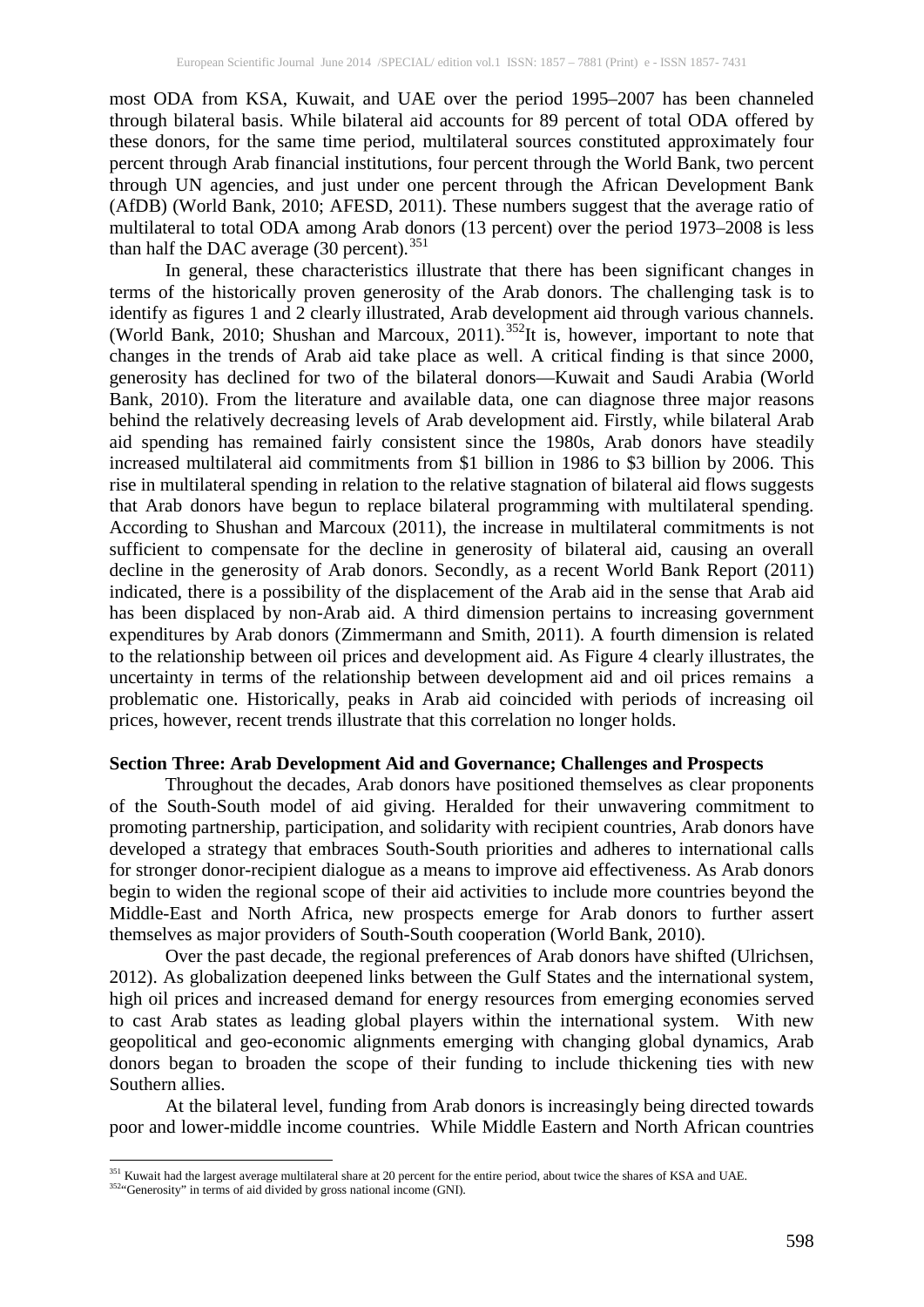still receive the bulk of Arab donor funding, Arab donors have increasingly allocated larger portions of aid towards Sub-Saharan Africa, and South and Central Asia, mirroring newly increased diplomatic interactions with these regions as a result of the changing global power dynamics (Ulrichsen, 2012). In terms of multilateral flows, aid allocated through Arab multilateral institutions has increasingly been allocated on the basis of development needs, with Arab multilaterals focusing nearly two-fifths of financial recourses to IDA-eligible recipients and one-fourth to sub-Saharan countries (World Bank, 2010, p. 38). Indeed, while bilateral aid spending has remained fairly consistent since the 1980s, Arab donors have steadily increased multilateral aid commitments from \$1 billion in 1986 to \$3 billion by 2006. Given the recent rise of the Gulf States within the international spectrum, the emphasis on needs based aid from Arab multilateral institutions may be representative of broader shifts towards increasing support for international goals and development targets (such as the Millennium Development Goals) by Arab donors seeking to solidify and assert their new global status. While Arab states still prioritize aid to regional counterparts, shifting trends in the allocation of Arab aid towards needs-based spending and regional diversification suggests that Arab donors may be increasingly prioritizing the development aspects of aid financing over geopolitical strategy and religious solidarity.

However, it remains unclear whether the expansion of recipients of Arab aid is rooted in a fundamental shift in the development mindset of Arab donors or whether this new trend is grounded in the perceived expansion of opportunities in new regions. At some level, similar shifts towards the redirection of aid away from traditional regional recipient countries appears to be emerging in the aid activities of other South-South donors. In 2006, China provided 44% of its aid expenditures to sub-Saharan Africa, while Brazil's top three aid recipients consisted of the regionally diverse group of Haiti, Cape Verde, and East Timor (ECOSOC, 2008 p. 19). While the degree to which this shift in regional allocation preferences can be extended to include the broader range of Southern donors remains questionable, the redirection of Arab aid towards a more regionally diverse group of lower income countries is an exemplary trend that promises to contribute to the development of lowest income regions.

At the same time, the broadening scope of Arab aid recipients raises concerns that new development linkages may further exacerbate issues of fragmentation within an already poorly coordinated international aid system. In general, the Coordination Group developed by Arab donors has provided a space to facilitate communication and cooperation among Arab aid agencies, and has largely been praised for its ability to design a clear set of policies and procedures that define best practices in project managements and promote harmonization between Group members. Indeed, under the umbrella of the Coordination Group, Arab donors have pledged to continue to pursue the coordination and harmonization of aid spending and priorities both between Group members, and with the wider development community, through reaffirming commitment to the principles for aid effectiveness outlined in the Paris Declaration (OFID, 2011).

At the same time, international concerns over fragmentation could be addressed through improved cooperation between traditional DAC, emerging, and Arab donors. The sectorial priorities that drive Arab and emerging donors tend to differ from DAC donor priorities. Arab and emerging donors, focus aid more heavily towards infrastructural projects, specifically towards improving transportation, providing energy, and access to water, while DAC donors tend to provide aid for service provision (education and health care), governance improvement (via budget support), and for actions relating to debt and economic stability. Stronger commitments following inclusive international discourse on global aid challenges could help to improve the coordination of aid activities where such priorities and projects overlap (Shushan and Marcoux, 2011).

However, a large part of the ability of donors to counter the potential for fragmentation to hinder development efforts, stems from the degree to which the international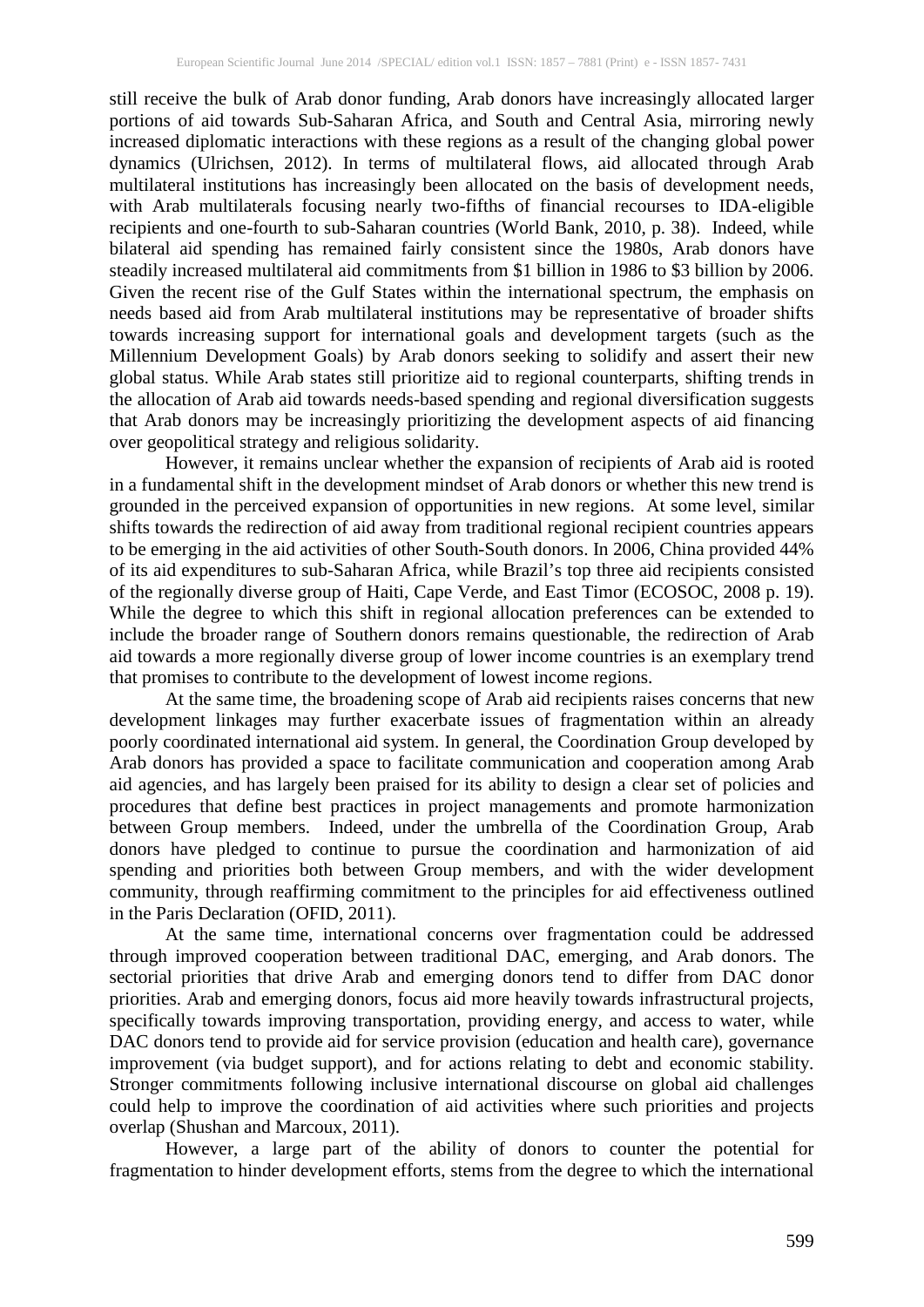community can foster meaningful discussions and representative spaces that allow actors outside of the traditional DAC-donor community to participate and contribute to the creation of policies and agendas for further coordination. In acknowledging that issues of fragmentation cannot be addressed in the absence of donor involvement, the 2011, fourth High-Level Forum on Aid Effectiveness held in Busan was the first of the aid effectiveness meetings to actively include non-DAC and civil society donors. While the degree to which the Busan agenda has sparked any real improvements to international development coordination remains unclear, Arab donors, who were well represented at Busan, appear to have supported efforts towards strengthening donor coordination and have welcomed a dialogue with Northern and Southern donors to improve the effectiveness of development finance (Atwood, 2012).

Additionally, Arab donors have supported larger efforts towards aid effectiveness and 'best practices' in aid allocation through providing untied aid (Momani and Ennis, 2012). While many DAC donors have historically tied foreign aid to the liberalization of investment law for donor companies, or to the purchase of donor country goods and services, Gulf States have limited the extraction of material gain from aid spending. In terms of the degree to which Arab donors provided untied aid, which Momani and Ennis (2012) note has been a common practice accompanying Arab aid since 1979, Arab donors appear to be historic leaders in providing aid that supports recipient autonomy and interests.

However, an important challenge preventing further improvements in the international coordination of aid efforts is grounded in governance challenges, particularly the ability and willingness for Arab donors to improve the transparency of bilateral aid activities. According to Shushan and Marcoux (2011), barriers to the transparency of Arab aid appear in two main forms. Firstly, inconsistencies in annual aid data reporting have led to large gaps in aid statistics. While Arab multilateral institutions have tended to provide more comprehensive documentation of aid spending, bilateral donors have been less consistent. From 1988 to 1997, for example, the UAE's Abu Dhabi Fund (ADFD) failed to report any aid statistics. Additionally, bilateral Arab donors generally do not report certain types of aid spending, such as debt forgiveness, further inhibiting the transparency of Arab aid spending.

At the most basic level, the lack of transparency surrounding Arab aid spending, as witnessed through missing aid data, makes it difficult to properly gauge the true extent of Arab aid spending and limits international understanding of Arab aid activities. To some degree, the poor reporting of Arab aid statistics prevents further cooperation between DAC and Arab aid systems by limiting the ability for the larger aid community to understand the differences and similarities between new and traditional donors. As a result, the poor reporting practices concerning Arab aid spending could prevent efforts to improve aid efficiency by obscuring trends in aid amounts and delivery that remain central to discussions of aid effectiveness. On this point, Arab donors could make large contributions to global aid effectiveness programs through improving aid data reporting and increasing the transparency of current and future aid spending.

Secondly, the transparency of bilateral Arab aid is also limited by the tendency for Arab donors to make additional aid contributions above and beyond regular aid spending (Shushan and Mercoux, 2011).Termed 'political aid', Villanger (2007) and Shushan and Mercoux (2011), contend that some Arab donors supplement development aid spending with aid contributions distributed through national Ministries of Finance. A distinction should be made between 'political aid' and politically motivated 'development aid', where development aid, while still susceptible to the geo-political interests of donor governments remains geared towards development-based initiatives, whereas political aid, by virtue of being allocated through finance ministries rather than national development funds, may not be explicitly targeted towards enhancing 'development' per se. While some countries use political aid transfers with greater frequency then others, Saudi Arabia for example has been said to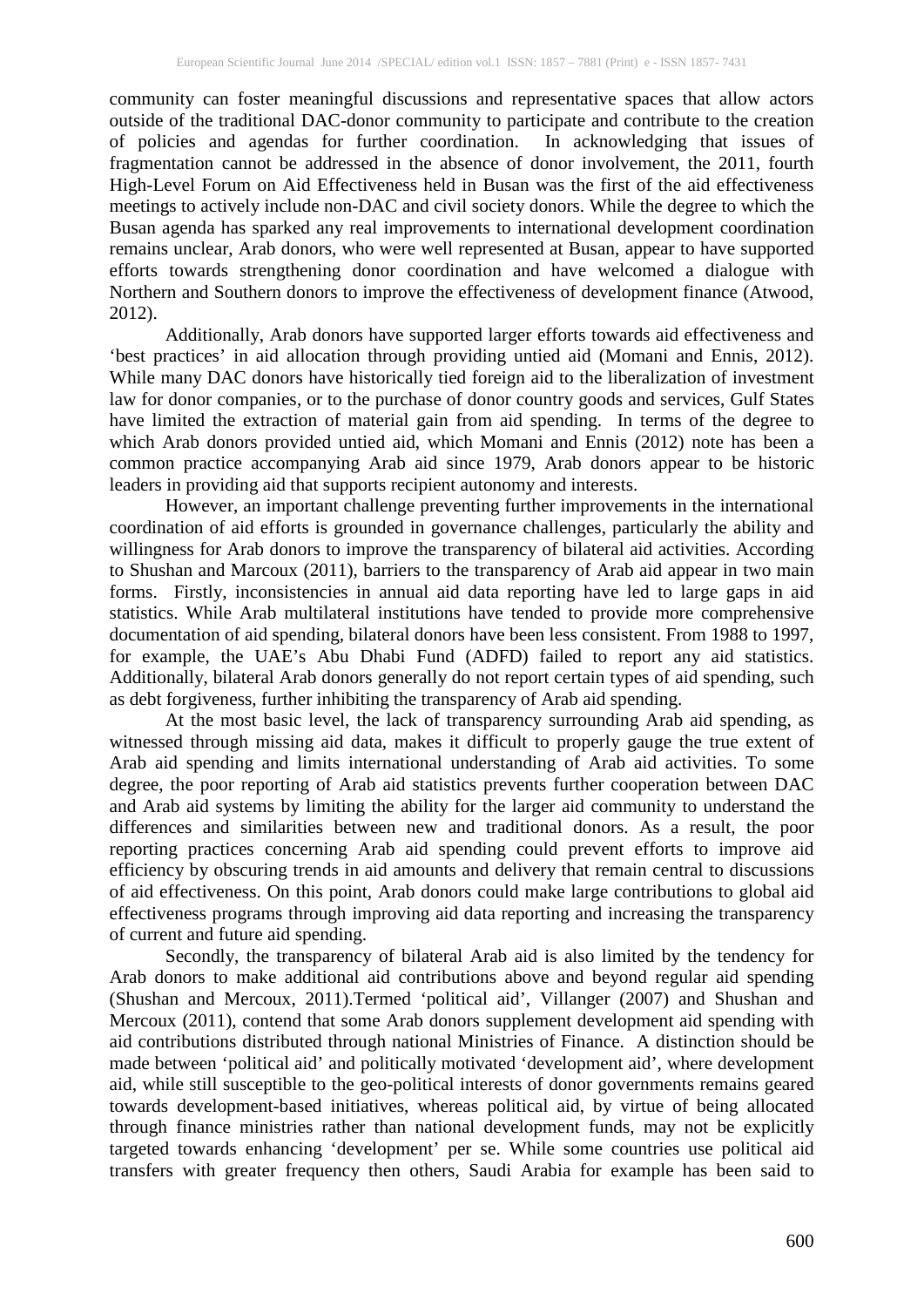conduct a large portion of aid activities through its Ministry of Finance. The point remains that the distribution of aid through political channels further limits the transparency of Arab aid spending. Indeed, according to Villanger (2007), it is "extremely difficult to get information about the magnitudes, purposes, and usage" (p. 13) of political aid flows. In this sense, the distribution of political aid becomes a clear limit to the transparency of Arab aid spending, as the relative opaqueness of political aid further restricts international understanding of Arab aid spending.

Additionally, a series of charitable donations by Gulf rulers has also contributed to the relative 'fuzziness' of Arab aid by blurring the lines between public and private spending (Ennis and Momani, 2012). Sheik Mohamed, ruler of Dubai and Prime Minister of the UAE, for example, has 'personally' established aid campaigns and has provided several large donations to various initiatives. Essentially, the problem with such contributions is the difficulty associated with disentangling it from public state finances, where 'private' donations could be financed from public revenues. As a result, the ability to accurately report Arab aid expenditure is further confused, adding to reporting challenges and further hindering the transparency of Arab aid.

However, recent improvements towards increasing the transparency of Arab aid suggest that other norm-based explanations may also account for the historically lowtransparency of Arab aid. Indeed, Shushan and Mercoux (2011) contend that part of the opaqueness of Arab aid may stem from the relatively limited exposure Arab donors, and non-DAC donors more broadly, have had to DAC developed aid norms. This rationale suggests that as Arab donors begin to increase interaction with DAC donors and the broader aid community, such exposure may prompt Arab donors to reform aid practices in efforts towards further integration and to position Arab donors within the broader aid community.

Indeed, in 2010, the United Arab Emirates, for the first time, released a whole-ofgovernment report on its aid flows and associated activities (OECD-DAC, 2011). The formal reporting of aid statistics marked a significant point of progress towards the monitoring of non-DAC donors, as the UAE became the first country outside of the DAC to report aid activities in such detail. In the absence of significant changes to UAE governance, the willingness of the UAE to report aid data to the OECD may be linked to greater exposure to DAC practices and larger efforts by the UAE to engage with the international aid community through adopting DAC norms.

In addition to issues of transparency, the effectiveness of Arab aid could also be improved through efforts to decrease the volatility of Arab aid spending (Shushan and Mercoux, 2011). Indeed, the heavy reliance on oil revenues as a source of financing for bilateral aid spending has raised concerns about the volatility and sustainability of Arab financial assistance. While some have noted that Arab financial institutions tend to be wellcapitalized and conservatively managed, making Arab financial institutions relatively reliable providers of financial resources, clear links between the volume of Arab aid flows and the cycle of oil production, remain somewhat worrisome, particularly given the recent increase in Arab flows associated with the rising prices of petroleum.

Indeed, issues of volatility are particularly pronounced when prefaced against Arab donor preferences towards longer-term aid arrangements over short-term development projects. Given that long-term projects tend to be funded via disbursements over the project timeline, program effectiveness could be severely disrupted by discrepancies between donor commitments and disbursements as affected by oil revenue cycles. According to Desai and Kharas (2010), the failure to meet aid commitments through shortfalls in disbursement amounts could force recipients to cut planned expenditure or raise domestic taxes, while the basic inability to fund planned tasks limits program effectiveness and threatens development progress. To improve the overall effectiveness of Arab aid, donors should consider striving to improve the stability and predictability of aid outflows in efforts to avoid large drops in aid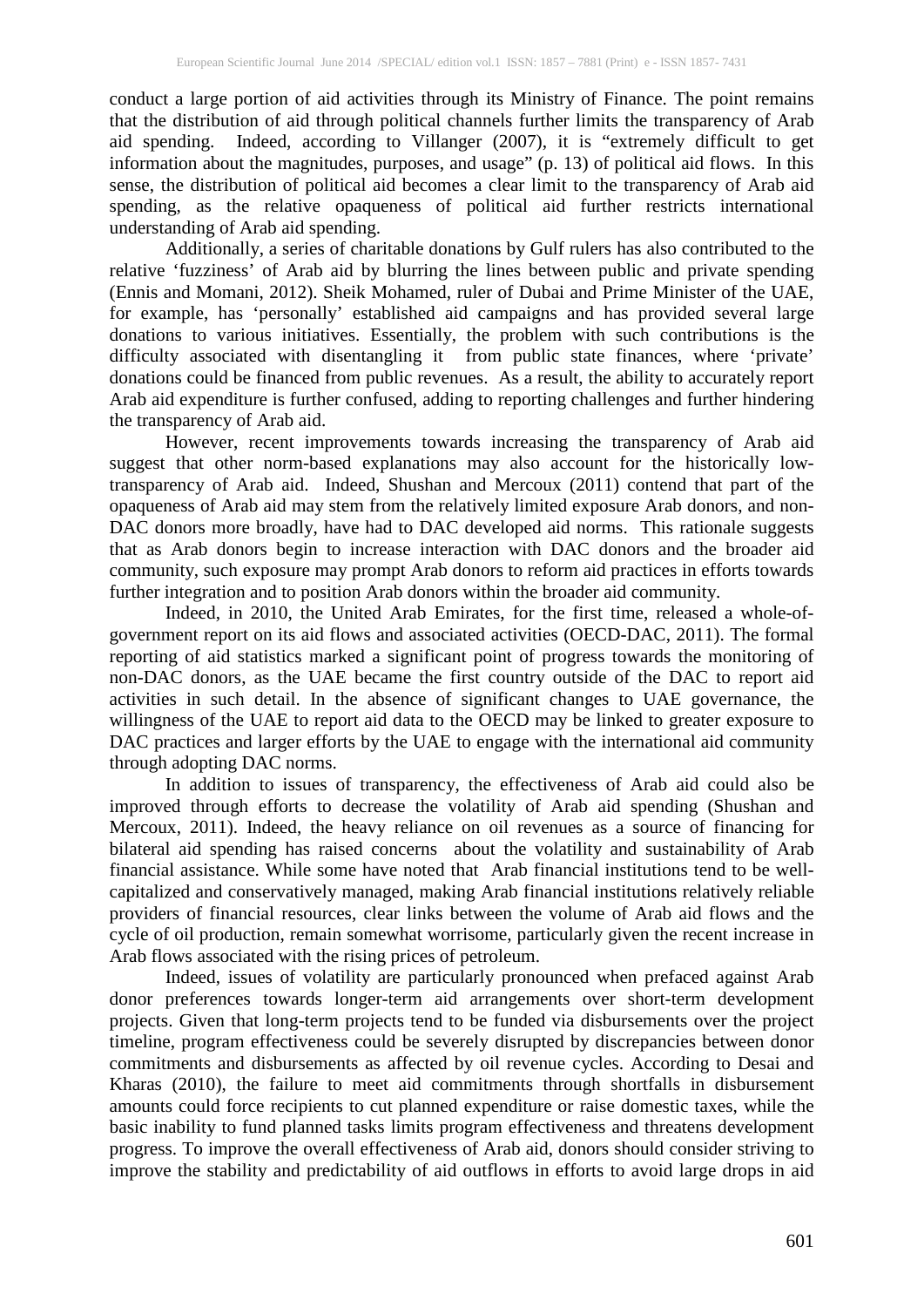#### disbursement correlated to declining oil prices.

#### **Section Four: Qatar Development Fund**

According to the Global Humanitarian<sup>[353](#page-11-0)</sup> Assistance data, in 2010, Qatar had the fastest growing economy in the world, with a real GDP growth of 19.4%, and it is expected to continue growth at a double-digit rate for the next few years (Economy Watch). The country's Gross national income (GNI) reached an all-time peak of US\$169 billion in 2011 (World Bank Data). Qatar governmental revenue was US\$ 44 billion, total assistance US\$729 million, and humanitarian assistance US\$12 million. In 2011, Qatar was the 37th largest donor of official humanitarian assistance with a GNI rank of 47 out of 214. 46.4% of Qatar's official humanitarian assistance was spent on fragile states. 48% of Qatar's official humanitarian assistance was spent in countries classified as long term recipients of humanitarian assistance. In 2012, Qatar gave US\$36.4 million in humanitarian assistance. Qatar's share of humanitarian contributions amongst the Gulf State donors increased from 4% to 20%, with the majority of this going towards the humanitarian crisis in Syria. (Global Humanitarian Assistance – Qatar)According to the World Bank Index, in Qatar, the value for net official development assistance (ODA) and official aid received (current US\$) was \$3,630,000.00 as of 2004. Over the past 41 years, the value of this indicator has fluctuated between (\$20,000.00) in 1963 and \$6,340,000.00 in 1999. (World Bank, Index mundi-Qatar).

According to the Qatar Foreign Aid Report 2012, during the period 2006-2012, Qatar Development Fund was \$10,862,361,353 in Governmental Aid, and \$4,278,126,789 in Non-Governmental Aid (Qatar Foreign Aid Report 2012). It should be noted that Qatar's increasing visibility and reputation unfolding with a unique state diplomacy, acting as a diplomatic mediator with an unconventional repertoire (Cooper and Momani, 2012) fuels more optimism pertaining to Qatar's potential contribution to international development. According to George Mavrotas and EspenVillanger, strategic donors' effort to pressurize a recipient to support the foreign policy goals of the donor in the decision making process, in a multilateral organization, is endogenously determined. (Mavrotas and Villanger, 2006).

Habib Toumi explains that between 2005 and 2009, Qatar allocated \$2 billion in aid to poor countries through various global organizations. The assistance played a key role in the country's foreign policy and international cooperation (Habib Toumi, 2010). The Department of International Development at the country's foreign ministry is quoted to have said that"the total developmental and humanitarian aid, provided by the State of Qatar (governmental and non-governmental) in the years 2010 -2011 amounted to QR 5,337,430,71, distributed to 108 countries worldwide." The aid took many forms such as contributions, donations, materials, in-kind and technical grants as well as support of humanitarian or developmental projects. The reach of Qatar's humanitarian assistance has widened to include distant countries. It is not limited to the Arab countries in the region or the Muslim countries that are within geographical proximity to it. Qatar provided emergency aid during a number of major disasters such as the floods in Pakistan and the Haiti and Japan earthquakes. It assisted the drought-hit Horn of Africa, in addition to Palestine and Darfur, which suffer from humanitarian crises. Qatar's launch of the "Hope For" Initiative to increase the effectiveness of using military resources in disaster relief also speaks to the reach of its development and humanitarian aid (Arab Humanitarian Portal). In addition, Qatar and Morocco have signed an aid deal worth \$1.25 billion as part of a five-year package of financial assistance extended by wealthy Gulf States to the North African kingdom to help it weather 'Arab Spring' protests. Four Gulf States - Qatar, Saudi Arabia, Kuwait and the United Arab Emirates - agreed in 2012 to provide aid worth a total \$5 billion to Morocco in the period 2012-2017 to build up its infrastructure, strengthen its economy and foster tourism. Each of the four countries has

l

<span id="page-11-0"></span><sup>&</sup>lt;sup>353</sup> 'Humanitarian assistance' is aid and action designed to save lives, alleviate suffering and maintain and protect human dignity during and in the aftermath of emergencies.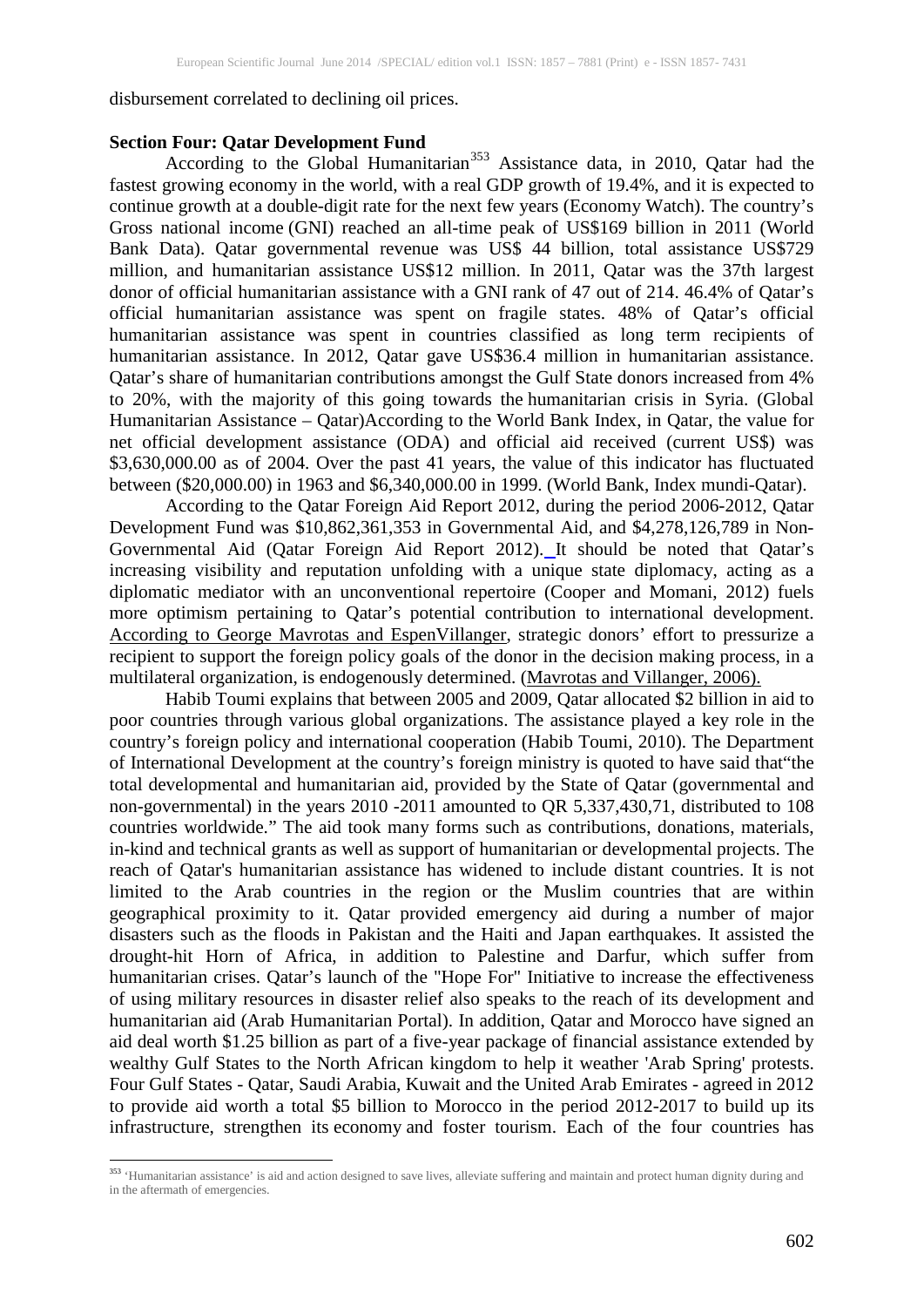committed \$1.25 billion to Morocco for the whole five year period (Reuters, 2013).

A recent analysis of Arab development aid has to take into account the recent developments, especially the establishment of the Qatar Development Fund (QDF) initiated by Sheikha Moza Bint Nasser. Qatar's rising development related efforts have been addressing many of the problems and deficiencies of Arab development aid that have been presented above. Although KSA, Kuwait and UAE have been the primary instigators of Arab development aid historically, Qatar's role has recently became more prominent especially by offering a multi-faceted institutional and strategic roadmap. This roadmap is instituted through a constellation of various Qatari institutions and initiatives and overall Qatar has been bringing a new wave of transformation and changing contours to Arab development aid.

QDF and its structure provide optimism especially in relation to the objective of directing 50% of QDF's grants to be allocated for educational purposes. Although at early stages, we argue that the establishment of QDF provides a viable beast for the evolution of Arab development aid. More specifically, QDF will build on the already established practices of Qatari international initiatives, for example, Qatari NGOs foreign aid and assistance during the course of 2010-2011 accounts for approximately QR 1.6 billion and 24% of this amount is spent only for educational purposes while the development field followed with a share of 18.89% (Al Diplomacy, 2012). Inspired by Qatar National Vision 2030, Qatar's overall development assistance reached QR 5.3 billion with 108 countries benefitting. Overall, QDF, Qatar Ministry of Foreign Affairs, Qatar Foundation and Qatar Investment Authority are reshaping the contours of the new dynamics of Arab development aid, which will have stronger and more effective implications on attaining better governance mechanisms not only in the Middle East, but also in all of the Arab aid recipient countries.<sup>[354](#page-12-0)</sup>

In 1992, Qatar Charitable Society (QCS) was established under the law governing private associations and institutions in the State of Qatar. QCS took on an international character throughout the world, particularly in Africa and Asia. In 2012, the total aid provided by QCS stood at QR 3887,951,006, offered to 41 countries. In 2011 and 2012, the total Qatari non-governmental external aid was QR 1,800,127,317 (Qatar Foreign Aid Report, 2012). These aid constitutes the funds from the Zakah of Qatari citizens and the country's Awqaf.

#### **References:**

Atwood, J. Brian 2012, *Creating a Global Partnership for Effective Development Cooperation* , Center for Global Development, Washington,viewed http://www.cgdev.org/files/1426543\_file\_Atwood\_Busan\_FINAL.pdf Burall, Simon 2007, *Multilateral Donors: Stakeholder Perceptions Revealed* , ODI Project Briefing, Overseas Development Institute, London.

Carrasco, Enrique R., Carrington, Wesley & Lee, HeeJin 2008, *Governance and Accountability: The Regional Development Banks* , Research Paper, The University of Iowa Legal Studies, Iowa City.

Cooper, F. Andrew & Momani, Bessma 2012, 'Qatar and Expanded Contours of Small State Diplomacy', *International Spectator: Italian Journal of International Affairs*, vol. 46, no 3, pp. 113-128.

Desai, Raj M. & Homi Kharas 2010, *The Determinants of Aid Volatility* , Global Economy and Development Working Paper 42, Brookings Institute,Washington.

Dreher, Axel, Nunnenkamp, Peter & Thiele, Rainer 2010, *Are 'new' donors different? Comparing the allocation of bilateral aid between non-DAC and DAC donor Countries* , Discussion papers , no. 96, March 2010, Center for European Governance and Economic Development Research , Georg-August University. Viewed http://wwwuser.gwdg.de/~cege/Diskussionspapiere/96

Economy Watch 2012, Qatar Economy, viewed http://adf.ly/5895970/http://www.economywatch.com/world\_economy/qatar/

ECOSOC 2008, *Background Study for the Development Cooperation Forum: Trends in South-South and Triangular Development Cooperation* , United Nations, New York.

Ennis, Crystal & Momani, Bessma 2012, 'Between Caution and Controversy: Lessons from the Gulf Arab States as (Re) Emerging Donors', *Cambridge Review of International Affairs,* vol.25, no. 4.

<span id="page-12-0"></span><sup>&</sup>lt;sup>354</sup> In 2012, Qatar Total Development Aid was \$ 1,172,799,801. whereas In 2012, Qatar Humanitarian Aid was \$ 788,787,355.